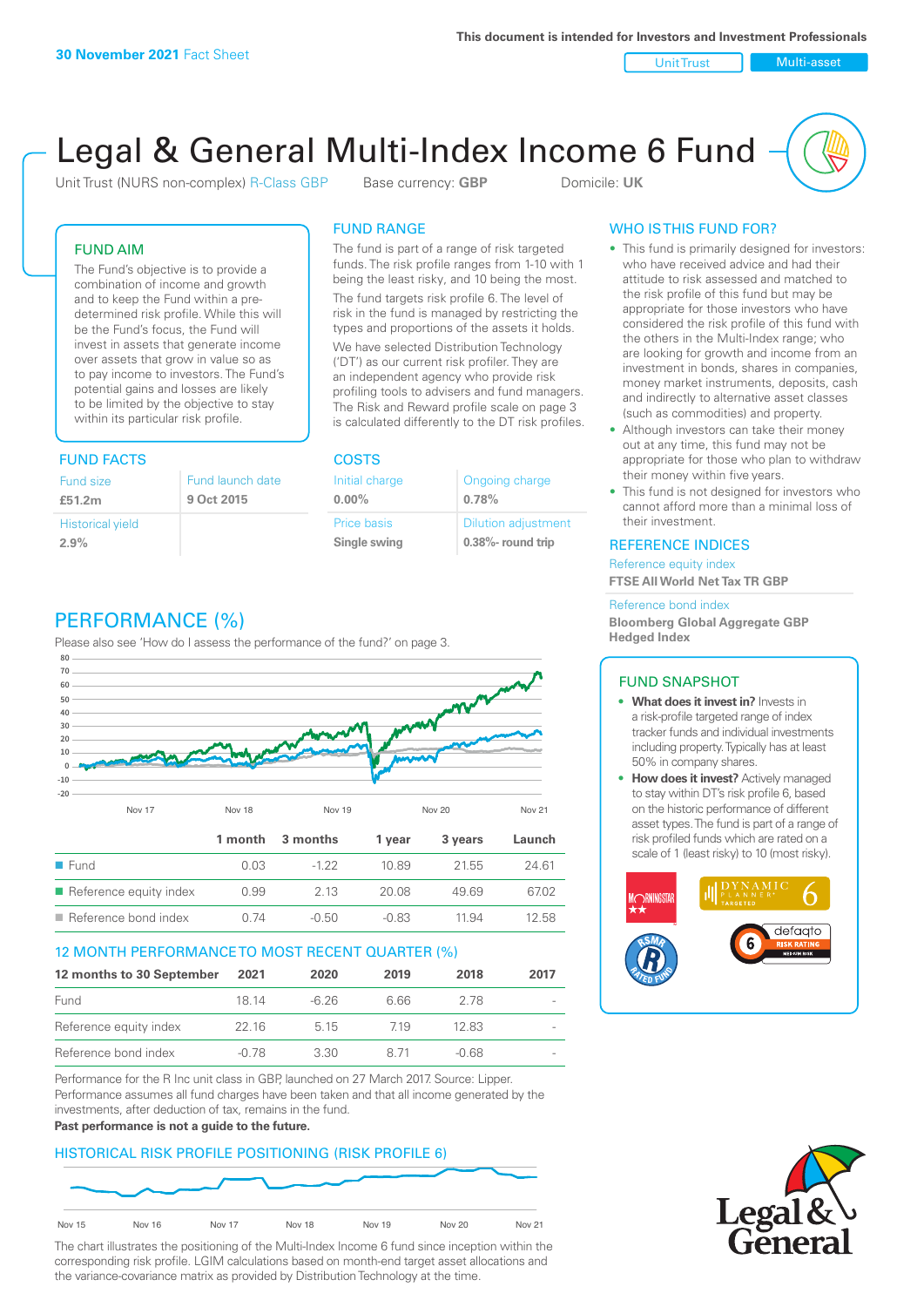# Legal & General Multi-Index Income 6 Fund

Unit Trust (NURS non-complex) R-Class GBP

# PORTFOLIO BREAKDOWN

All data source LGIM unless otherwise stated. Totals may not sum due to rounding.





# FUND MANAGERS

The fund managers have responsibility for managing the multi-index fund range. They are part of the Multi-Asset Funds (MAF) team in LGIM. This team focuses on designing and managing multi-asset funds that are tailored to match the specific objectives of various client types. The team sits within a wider Asset Allocation team which combines both depth of experience with a broad range of expertise from different fields, including fund management, investment consulting and risk management roles.

# TOP 10 HOLDINGS (%)

| L&G Quality Equity Dividends ESG Exclusions UK ETF               | 20.0 |
|------------------------------------------------------------------|------|
| L&G Quality Equity Dividends ESG Exclusions Europe ex UK ETF     | 8.0  |
| L&G US Index Trust                                               | 7.5  |
| L&G Quality Equity Dividends ESG Exclusions Emerging Markets ETF | 7.5  |
| L&G Quality Equity Dividends ESG Exclusions Asia ex Japan ETF    | 7.0  |
| L&G UK Index Trust                                               | 7.0  |
| L&G Emerging Markets Government Bond (Local Currency) Index Fund | 6.5  |
| L&G Emerging Markets Government Bond (US\$) Index Fund           | 5.5  |
| L&G High Income Trust                                            | 5.0  |
| Global REITs Index Trust                                         | 4.0  |